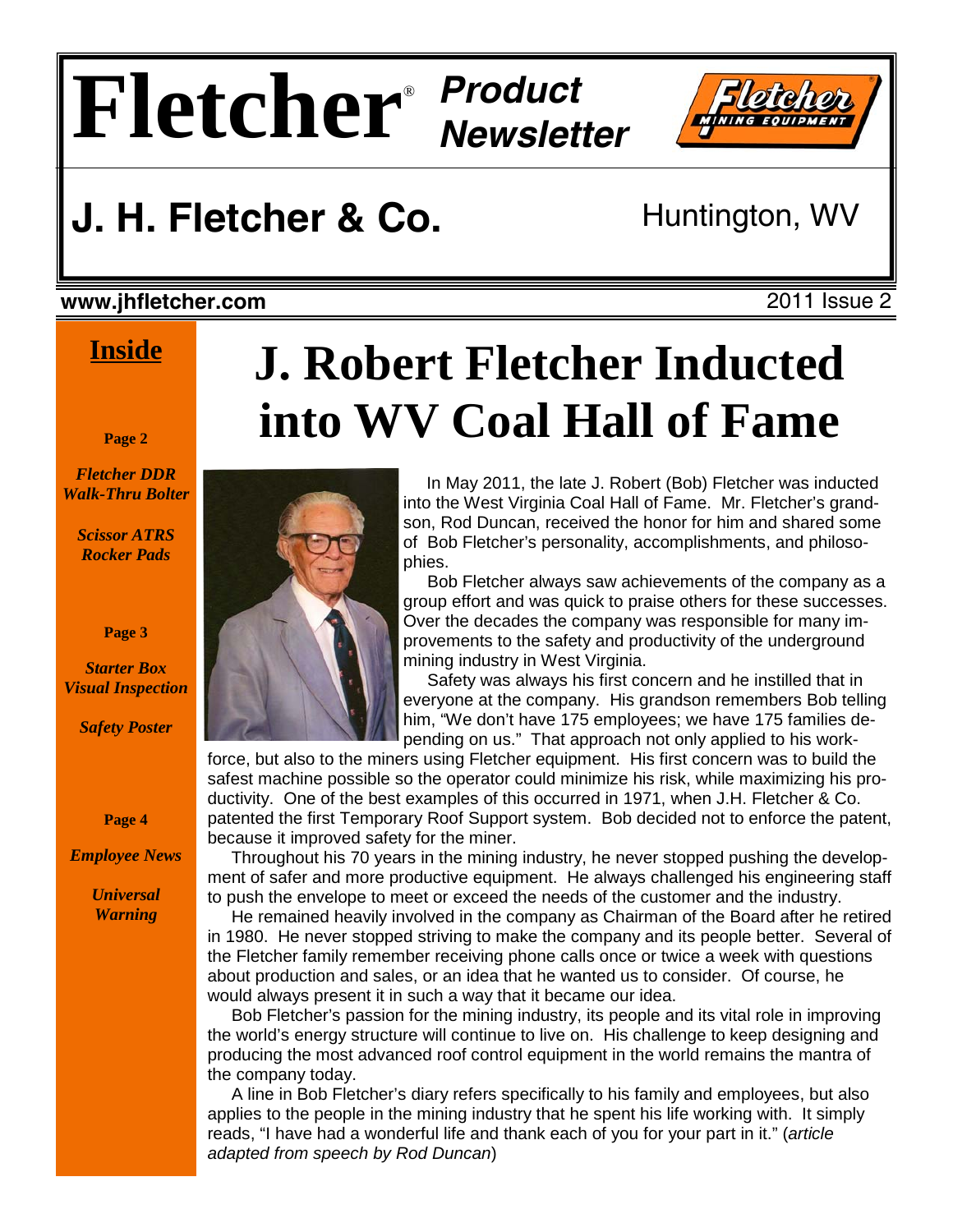#### **Fletcher DDR Walk-Thru Roof Bolter**



 J. H. Fletcher & Co. custom builds machines to optimize safety and productivity in customer specified conditions and requirements.

 Fletcher engineers were met with the challenge of designing a roof bolter that can work in low seam height while also protecting the operators from hazardous rib conditions. The result was the DDR Walk-Thru Roof Bolter.

 The DDR is a dual head, mast feed drill that allows both vertical and angle drilling in low to medium seams. The 36 inch chassis design eliminates the need for operators to walk in the sometimes dangerous area between the machine and the rib. Instead, they can walk or, in low conditions crawl, up the center of the chassis protected

from potentially hazardous rib. In addition, the controls are located inside the booms, reducing the operator's risk of injury from rib falls.

 Additional features include 18 ft. straight line boom swing for a 4 bolt pattern on 4 ft. centers and up to 90° mast tilt for truss and rib bolting.

 Contact your Fletcher sales rep today to see if the Fletcher DDR is the right machine for your roof control needs.



### **Scissor ATRS Rocker Pads**

 It was brought to our attention that a scissor ATRS rocker pad was flipping over the end of the beam. When the rocker pad flips beyond the end of the beam, several undesirable outcomes are possible. One problem is the beam rocker pads will not make proper contact with the roof. A second, and more serious problem, is the operator will be tempted to leave the protection of the drill canopy to manually place the rocker into the proper position which will expose him to dangers of falling roof material.

 The original design is a round bar that is welded to the rocker pad and, by being under the beam structure, keeps the rocker pad from flipping over the end of the beam. In low coal especially, this round bar can be damaged and even torn off. If your machine has this type of ATRS beam with the round bar welded to the rocker pad, please check your machine to insure the round bar is in good shape and doing the job it was intended to do.

 If you are having problems maintaining the round bar on your machine, we have an upgrade kit available that will provide an improved method of preventing the rocker pad from flipping over the end of the beam. The improvement is to weld a block of steel on each end of the ATRS beam tube. This welded-on block will be more rugged and less likely to be damaged in low coal conditions.

 We are providing this upgrade kit free of charge. If you are interested in making this change to your scissors ATRS, please contact your Fletcher Sales or Service Representative. Please don't attempt to modify your ATRS beam or rocker pad on your own. This is part of a MSHA certified system and cannot be modified or repaired without approval from J. H. Fletcher & Co.

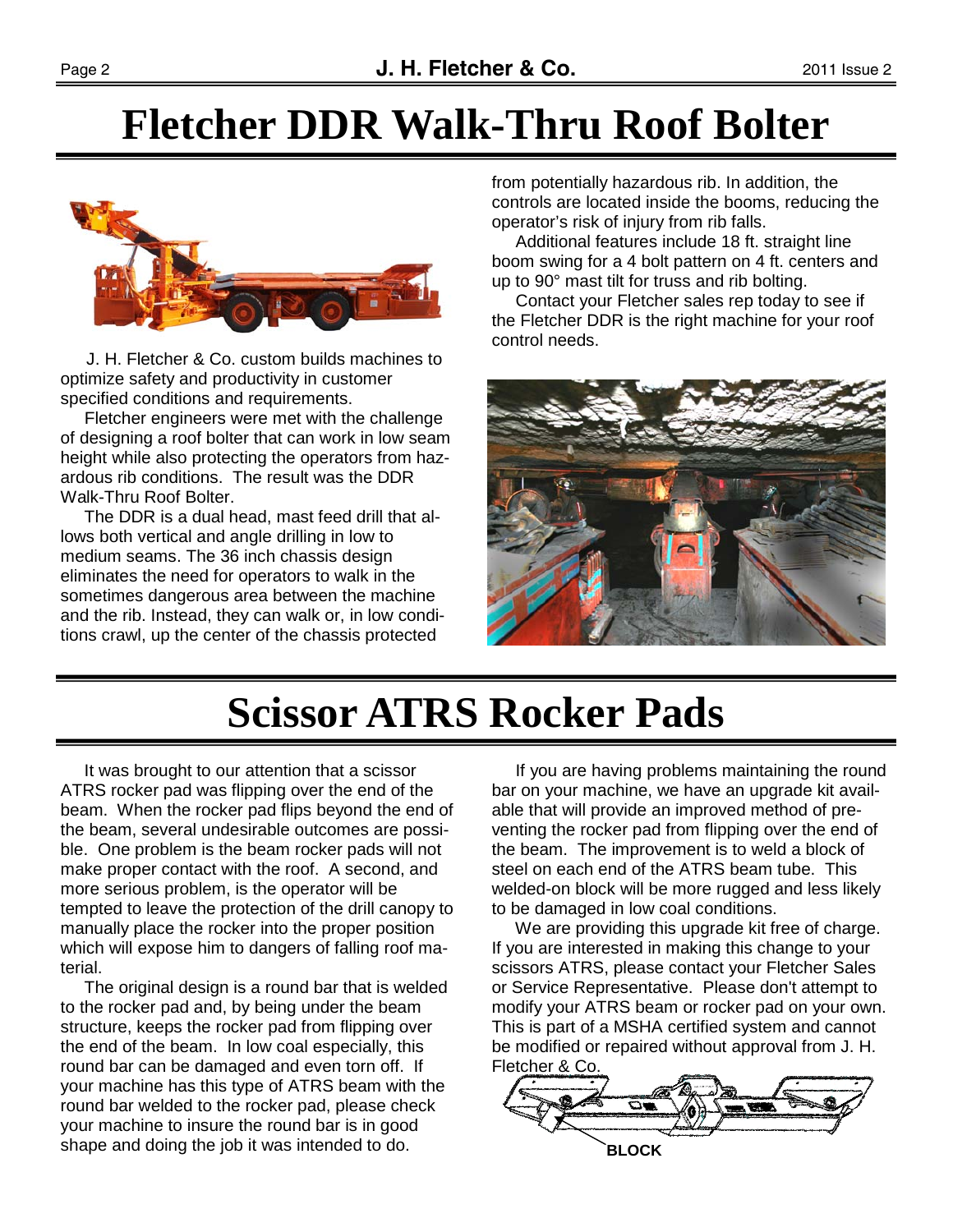### **Starter Box Visual Inspection**

 Numerous visual checks to a machine's starter box enclosure and lid can be performed by qualified personnel when the starter box lid is removed or when the required permissibility inspection is performed. The outside enclosure lid has an attached MSHA certification tag which contains the vendor serial number and an MSHA certification



number (X/P Number). Also, the enclosure serial number is embossed on the outside top left edge of the enclosure panel and on the inside of the lid. If a new starter box lid is ordered for replacement, the starter box serial number must be supplied so that the MSHA certification plate on the new lid will match the starter box serial number.

 The parallel mating surfaces of the starter enclosure rim bar and the enclosure lid form the flame arresting path after the lid bolts are tightened to proper torque specifications of 50 LBf-FT. A 0.004" feeler gauge *should not fit* between the two. Use

only approved bolts, washers, and lock washers.

 The starter box cover bolts must be installed using a flat washer (flat washer against the cover box lid) and a lock washer (SEE MACHINE PARTS

| <b>MARKETWICH PRODUCT DOMEST</b>                                                                      | SMC ELECTRICAL PRODUCTS, INC.<br>P.O. BOYCANY, INANIATEDISTICAL WV SEPECT<br><b>FERDON CROAS TO GARDEN RING, CARAL CARA LARGE</b>                                                                   |
|-------------------------------------------------------------------------------------------------------|-----------------------------------------------------------------------------------------------------------------------------------------------------------------------------------------------------|
|                                                                                                       | <b>ATTER TO CRAL MINE CPERATORS AND MANTENADECE PRINT</b><br>ELECTRICAL COUNTMENT In APPROXISTA 41 COUNTER by MORE IN A<br>THE west of also subject to the previousne of the CFR 75 where approarme |
| <b>Advises and Magnesian and a</b><br>pigmant to be forestantly assessed. Insect and property cluster | <b><i>CALIFORNIA BALLAND AND ARRESTS</i></b>                                                                                                                                                        |
| <b>VALITION STATES</b>                                                                                |                                                                                                                                                                                                     |
| <b>N 201 A 2015 E</b>                                                                                 |                                                                                                                                                                                                     |
|                                                                                                       | VENDOR SERIAL NUMBER                                                                                                                                                                                |
|                                                                                                       | EMBOSSED ON INSIDE OF LID                                                                                                                                                                           |

BOOK FOR CORRECT PART NUMBERS).

 With the cover enclosure removed, several internal checks can be done. Check the breaker handle for proper operation. Next the cover mounting bolt holes must not

be out of round (egg shaped). The rim bar width must be a minimum of 1" and the surface smooth without damage from dents or scratches and be free of rust, corrosion and pitting.



0.004" FEELER GAUGE

### **Safety Poster**

 Safety posters play an important role in effective safety communications. They can warn miners about specific hazards that accompany their jobs.

 A new machine safety poster, addressing tripping and slipping hazards, is now available, free of charge, from J. H. Fletcher & Co. This is an 11x17 poster and can be ordered by calling Kim Casey in the Fletcher Risk Management Department. Place your order for the poster by the part number 513510, state the quantity you need and your mailing address. In most cases the posters will be shipped in one week.

 A variety of other posters are available and can be seen at www.jhfletcher.com. These are provided at no charge. Be sure to check back often to see additional items.